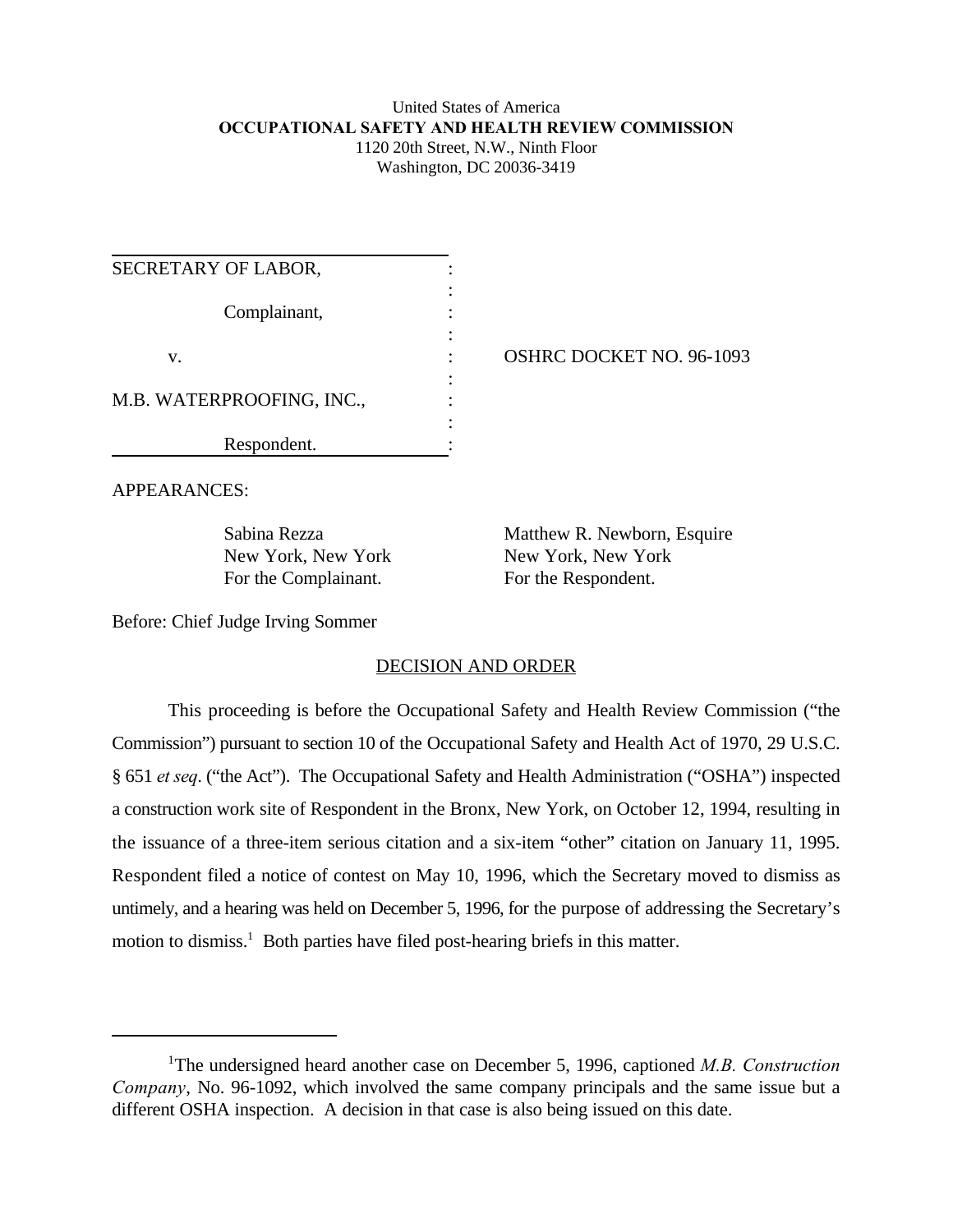#### Background

The citations in this case were issued January 11, 1995, and mailed to Respondent the same day by certified mail, return receipt requested. Respondent received the citations January 14, 1995, and on January 20, 1995, Sanjay Shah, the company's manager and bookkeeper, called OSHA and requested a reduction of the proposed penalties and assistance in developing a hazard communication program.<sup>2</sup> Shah and OSHA arrived at an informal settlement agreement ("ISA") which was faxed to Shah that same day, and Shah signed the ISA on February 4, 1995, and faxed it back to OSHA. The ISA became a final order of the Commission on February 27, 1995, and on May 1, 1995, OSHA sent a demand letter to the company as to the penalties and interest owed. On May 3, 1995, Masood Bhutta, Respondent's president, called OSHA and requested a repayment plan, resulting in Bhutta and OSHA agreeing on an installment plan and OSHA waiving all interest and costs relating to the penalties. The repayment plan was mailed to Bhutta on May 4, 1995, but it was never returned to OSHA. On May 10, 1996, Respondent filed a notice of contest, stating it had just recently retained counsel and was requesting relief on the grounds that it had been previously unable to effectively represent itself. The Secretary moved to dismiss the notice of contest as untimely, asserting there was no basis for relief pursuant to Rule 60(b) of the Federal Rules of Civil Procedure. The company's response, an affidavit of Shah, was that he and Bhutta were native Hindi speakers who had no experience with OSHA, that he had not realized he was waiving the right to contest the citations by signing the ISA, and that after signing the ISA he learned from industry colleagues that the company might have had grounds to contest the citations.

### Discussion

The record here plainly shows that Respondent did not file a notice of contest within fifteen working days of its receipt of the citation, as required by section 10(a) of the Act, that the ISA it signed became a final order of the Commission on February 27, 1995, and that the notice of contest it filed was dated May 10, 1996. The issue in this case is whether the untimely filing of the notice of contest may be excused under the circumstances. Rule 60(b) provides for relief from a final judgment

 $A$ lthough Shah evidently identified himself as the company's controller when he called OSHA, in the affidavit he signed in response to the Secretary's motion to dismiss he identified himself as Respondent's manager and bookkeeper.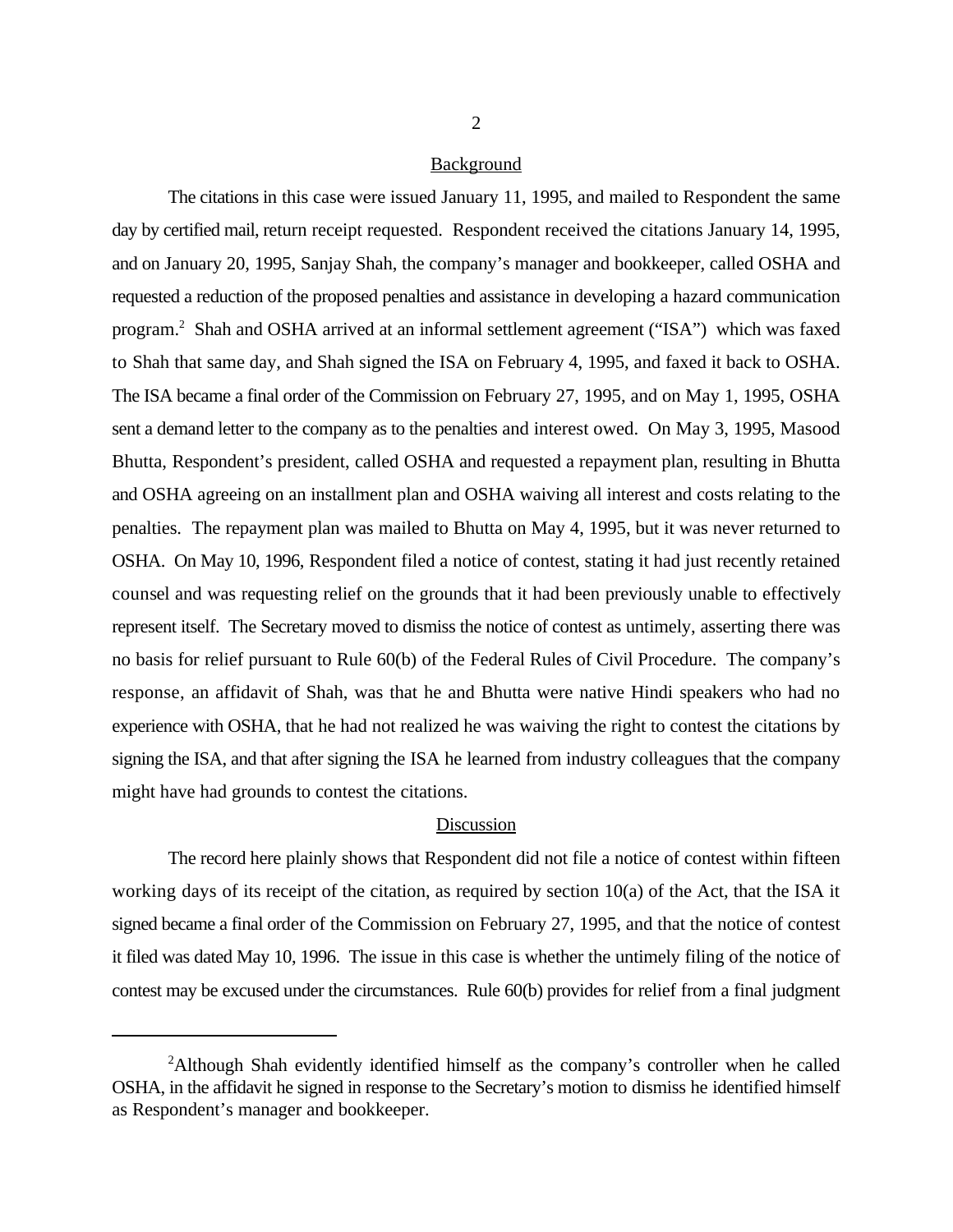for various reasons, including mistake, inadvertence, surprise or excusable neglect; fraud, misrepresentation or other misconduct; or any other reason justifying relief. The moving party has the burden of showing it is entitled to 60(b) relief, and ignorance of procedural rules does not constitute excusable neglect for purposes of such relief. *Roy Kay, Inc.*, 13 BNA OSHC 2021, 2022 (No. 88-1748, 1989). Carelessness or negligence likewise does not constitute excusable neglect, and an employer who does not read the OSHA materials carefully is not entitled to relief. *Keefe Earth Boring Co.*, 14 BNA OSHC 2187, 2192 (No. 88-2521, 1991); *Jackson Assoc.*, 16 BNA OSHC 1261, 1266 (No. 91-0438, 1993). A party claiming misconduct on the part of the Secretary must show clear and convincing evidence of material misrepresentations. *Jackson Assoc.*, 16 BNA OSHC 1261, 1267 n.10 (No. 91-0438, 1993).

Respondent does not contest the authority of Sanjay Shah with respect to his signing of the ISA, and its contentions are essentially the same as those set out in its affidavit. (Tr. 42). Shah, the only witness appearing on behalf of Respondent, testified that the citations were his first experience with OSHA and that he agreed to the ISA on January 20 and then signed it on February 4 and faxed it back to OSHA because he thought it was the right thing to do due to the significant penalty reduction. He further testified he did not discuss the ISA with Bhutta until after he had sent it back to OSHA, and that Bhutta told him it was not a good decision because the work at the site had been subcontracted to another company. Shah said he had not known until this point that the work had been subcontracted and that he had nothing to do with that aspect of the business. He also said he did not read the contents of the citation package, that he did not know he had the right to contest the citations, and that he did not understand the ISA before signing it; however, he remembered the OSHA employee he spoke with telling him to call if he had any questions and that he had called to speak with that person two or three more times that day. (Tr. 35-45).

Ernest Hinrichsen is the compliance officer in the Bayside area OSHA office who spoke to Shah on January 20. He testified he did not specifically tell Shah he would be waiving the right to contest the citations by signing the ISA but that he did tell him to read the ISA carefully when he got it, to not sign it until he was sure it was accurate and that he fully understood it, and that if he had any questions to not sign it without calling back and speaking to him; he also testified he had no problem understanding Shah's English and that Shah at no time indicated he could not understand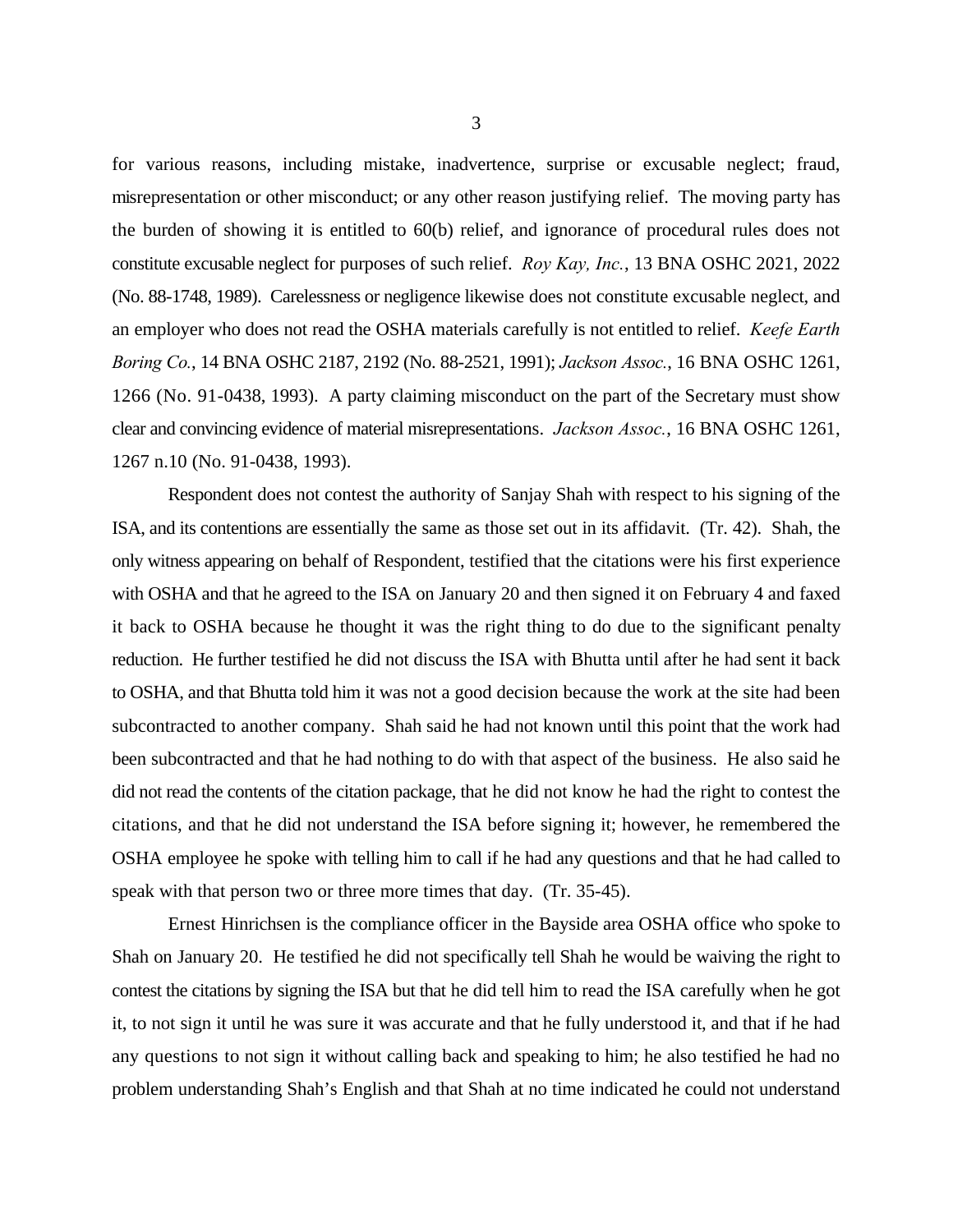him. Hinrichsen stated he had been performing this work for three years, that these were the procedures he always followed, and that C-7, the case file diary sheet showing OSHA's transactions with the company, set out everything Shah discussed with him. (Tr. 21-31).

Based on the record, Respondent is not entitled to Rule 60(b) relief. First, although Shah evidently did not read it, page 2 of C-1, the citation package, states the following in the "Right to Contest" section:

If you decide to contest, please keep in mind that a written letter of intent to contest must be submitted to the Area Director at the U.S. Department of Labor Area Office, at the address above, within 15 working days (excluding weekends and Federal Holidays) of your receipt of this citation. **Unless you inform the Area Director in writing that you intend to contest the citation(s) and/or proposed penalty(ies) within 15 working days after receipt, the citation(s) and the proposed penalty(ies) will become a final order of the Occupational Safety and Health Review Commission and may not be reviewed by any court or agency.**

Second, this admonition is repeated in C-2, the "OSHA 3000" pamphlet enclosed with all citations which fully explains the employer's rights and responsibilities. Third, paragraph 5 on page 2 of C-4, the ISA, states that in signing the ISA the employer "waives its right to contest the above citation(s) and penalties." Fourth, while Hinrichsen did not specifically tell Shah this he did tell him to not sign the ISA without being sure he understood it and to call him if he had any questions, and Shah's own testimony indicates he called Hinrichsen back two to three times on January 20 after their initial conversation. Fifth, Hinrichsen had no trouble understanding Shah, who never testified he had any problems comprehending or expressing himself in English, and I myself observed no difficulties in this regard during the hearing. It is clear from the record that Shah had ample information to be aware of the company's right to file a notice of contest, the fifteen-day filing requirement, and the fact that signing the ISA waived the right to contest the citations and penalties, and that any questions Shah might have had could have been answered by Hinrichsen during one of their phone conversations. It is also clear that the failure to file a timely notice of contest in this case was caused by Respondent's own negligence and not by excusable neglect or any misconduct on the part of the Secretary. *Roy Kay, Inc.*, 13 BNA OSHC 2021, 2022 (No. 88-1748, 1989); *Keefe Earth Boring Co.*, 14 BNA OSHC 2187, 2192 (No. 88-2521, 1991); *Acrom Constr. Serv., Inc.*, 15 BNA OSHC 1123, 1127 (No. 88-2291, 1991).